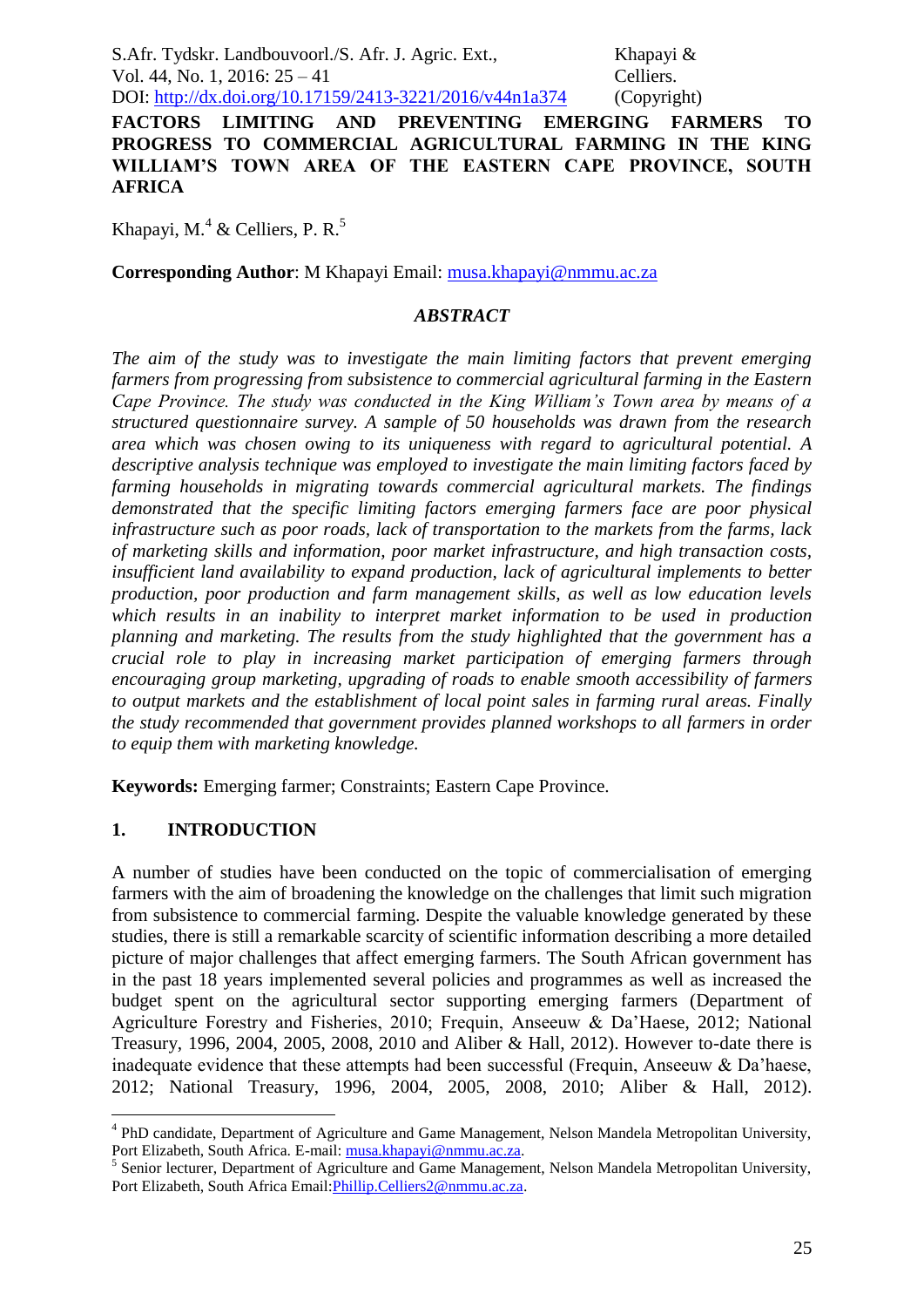Indeed programmes and other attempts by government and development agencies have exacerbated rather than alleviated the difficulties emerging farmers face (Frequin et al, 2012). To-date emerging farmers still living below the poverty line are faced with difficulties in migrating into the commercial agricultural sector (Frequin, et.al 2012; Aliber & Hall, 2012). The failure of several attempts by government to integrate emerging farmers into the commercial agricultural economy has increased the need for a well-grounded scientific knowledge and a thorough understanding of these challenges that emerging farmers' face.

A better understanding of specific factors that limit the development of emerging farmers is crucial in order to effectively prepare policies, development strategies, programmes and models aimed at supporting and enhancing the transition of emerging farmers into commercial agricultural farming. South Africa can no longer afford to run the risk of development programmes and policy intervention aimed at emerging farmers that do not work seemingly not because they are not working but because the challenges emerging farmers face were not correctly identified. Given the prominence of the topic the main objective of this article is to provide a scientific understanding of the challenges, issues and barriers emerging farmers face at transitioning into commercial farming as well as provide the relationship limiting factors have with the commercialisation of emerging farmers. Commercialisation of emerging farmers is a crucial topic for the current times in South Africa. The present study is primarily focused on the factors that limit the transition of emerging farmers in the King William's Town area from successfully participating in commercially viable markets. In the study it is assumed that commercialisation of subsistence agriculture implies increased participation in remunerative agricultural commercial output markets.

# **1.1 Issues and challenges for emerging farmers in South Africa**

The South African agricultural economy has little room for emerging farmers. There is no strong support system available to support previously disadvantaged farmers (Chikazunga & Paradza, 2012:3-4), causing such farmers to be unable to take advantage of the various opportunities that the South African government has been instituting (Moloi, 2010:46 & Anyike, 2011). According to a study by Chikazunga & Paradza (2012:4), South African agricultural economy grew rapidly under the previous South African government owing to strong state subsidies and support programmes aimed at supporting commercial farmers. Similar support programmes and state subsidies were seen as encouraging the agricultural economy of the United States of America and Europe (Chikazunga et.al, 2012:4). Currently South African agriculture depends heavily on world markets for marketing agricultural products (Chikazunga et al. 2012:3-4). The removal of marketing boards' state subsidies along with the de-regulation of the agricultural sector subsequent to the democratic transition in 1994 caused serious problems for commercial farmers in particular to previously disadvantaged farmers. By 1997 interest rate subsidies and export subsidies had ended completely and by late 1998 all marketing control boards were privatised with only the sugar industry continuing to have price support from the government (Chikazunga et al. 2012:3-4). Many emerging farmers face difficulties in accessing formal agricultural markets. As a result formal markets do not interest emerging farmers. Lack of market participation is a common feature of emerging farmers world-wide and is identified by Bie'nabe & Vermuelen (2011:494) as a constraint to emergent farmer development. In South African underdeveloped rural areas emerging farmers find it difficult to participate in commercial markets because of a range of constraints (Makura & Mokoena 2001:455; Wynne & Lyne, 2003:566). Attempts by farmers to market their commodity are mostly affected by poor infrastructure,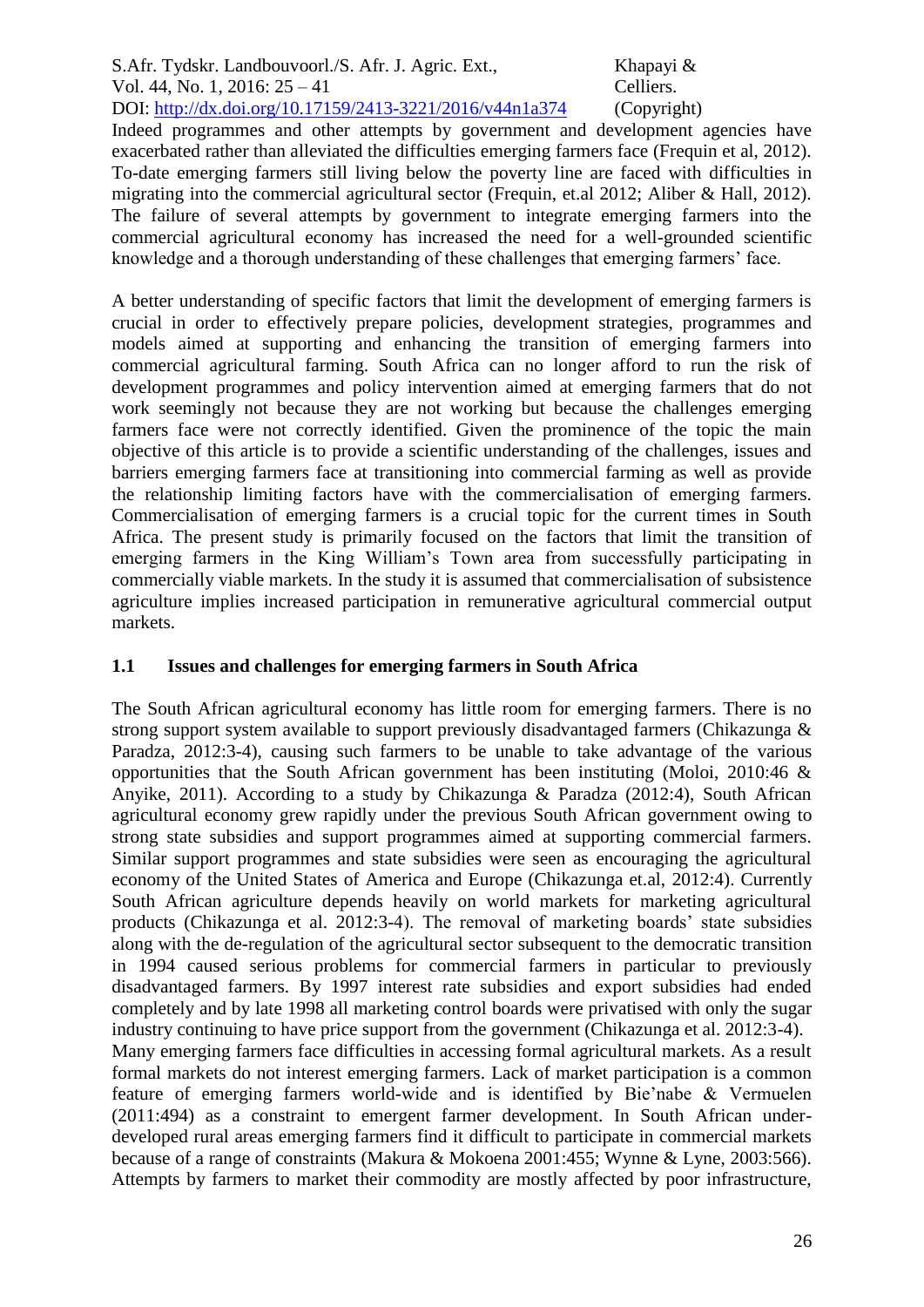inadequate property rights (Wynne & Lyne, 2003:566; Wynne & Lyne, 2004:9), low education levels amongst the farmers, lack of credit access, absence of innovative production implements needed in-order to increase yield of commodity produced and poor entrepreneurial skills needed to make the efforts of the farmers a success (Bie'nabe & Vermuelen, 2011:494). Research conducted by the National Emergent Red Meat Producer's Organisation (2004) identified a number of skills shortages among emerging farmers such as a major constraint of growth. NERPO (2004) suggested that the new South African government must improve its efforts in attracting young people into the agricultural industry. Poor financial and social capital and limited access to legal resources make it difficult for emerging farmers to change negative market factors individually. As a result emerging farmers continue to be trapped in a cycle of operating within the given market from which their agricultural activities do not receive rewards (Makhura et al. 2001:456).

## **2. METHODOLOGY**

It has been noted in the literature that some researchers use the term methods and methodology interchangeable (Hussey & Hussey, 1997:35). Many researchers consider methodology as an overall study approach that is undertaken and methods as various means by which data is collected and analysed. According to Mason (2002:30) the concept of methodology is separated from method. A method is part of the methodological strategy (Mason, 2003:30). Saunders, Fernandes & Kosnes (2009:3) explain methodology as the theory of how a research study should be undertaken and that it entails the study design and the methods that are used for data collection and analysis.

The approach taken in this study is to include all aspects of the research process under the heading of methodology. Therefore the research design, the approach taken in this study, the type of data collection methods selected and the means of data analysis are all considered to be part of the study's methodology.

To ensure that the survey will get to the heart of the research problem and enable the researcher to answer the research questions a pilot study was conducted in Port Elizabeth, Rocklands and Uitenhange. The pilot study was also conducted to pre-test the questionnaires used for the present study data collection. The main survey to obtain the primary data for this study was conducted in King William's Town an area situated in the central region of the Eastern Cape Province. Agriculture in this area is the most used enterprise for household survival followed by operating shebbeens and taverns and the State grant (Moloi, 2010:47). Most inhabitants in the identified area relied on farming for household survival. Data was collected using structured questionnaires. A survey of households provided much needed information on the demographics of the group of farmers such as their socio-economic characteristics. The survey involved 50 households selected in the research area.

In selecting a suitable representative sample the researcher followed a two-stage sampling process, in which the first stage involved selecting the survey area. This was followed by selecting the total number of emerging farmers engaged in agriculture in the area. It was found that the total number of agricultural households in the area is 43624 (Statistics South Africa & Department of Agriculture, 2000; Statistics South Africa, 2010; Statistics South Africa, 2011). This consisted of mainly commercial farmers (Statistics South Africa & Department of Agriculture, 2000; Statistics South Africa, 2010; Statistics South Africa, 2011). According to Statistics South Africa (2011), the country lacks information on smallholder and subsistence agriculture. The current list of farmers being used to conduct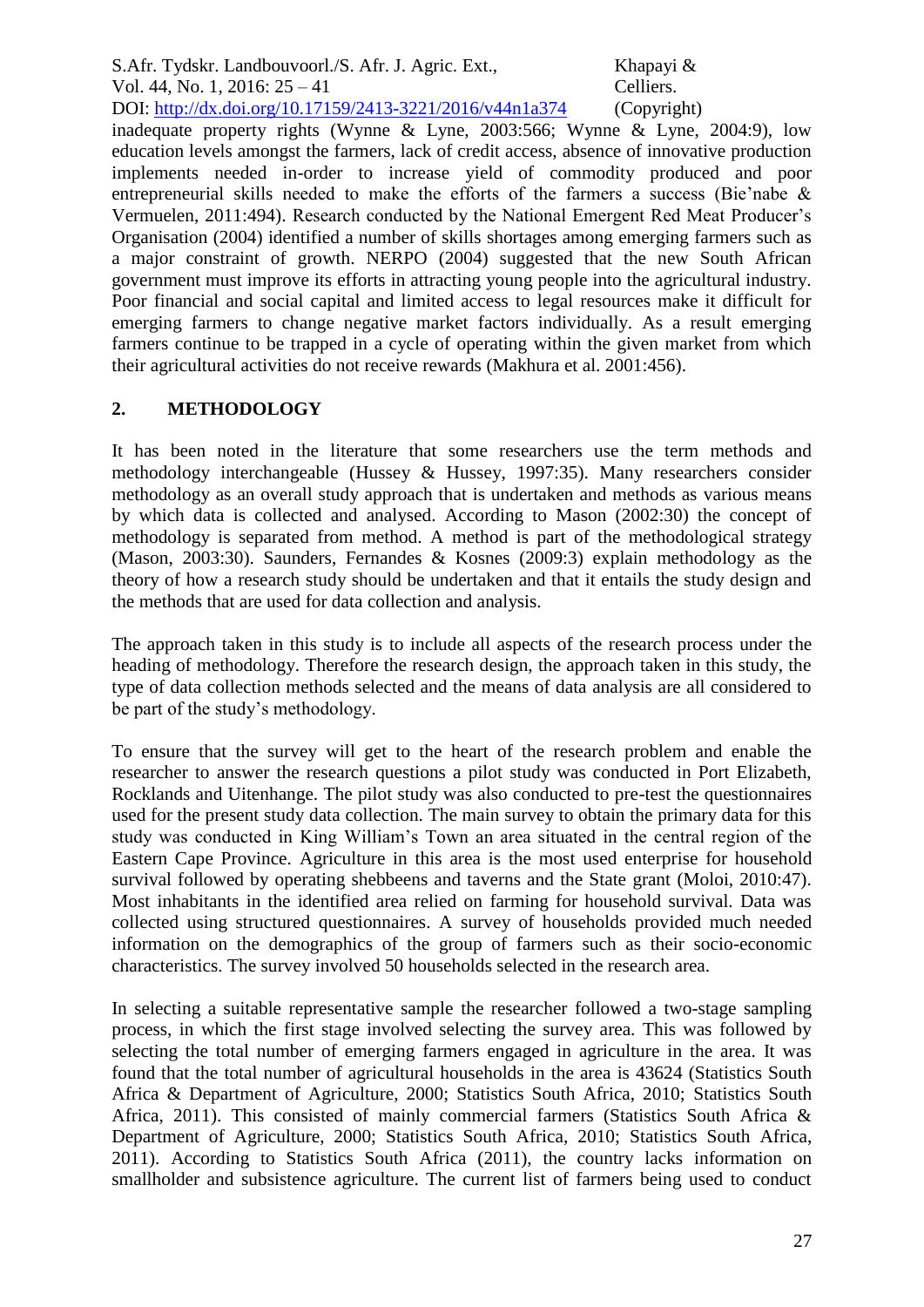S.Afr. Tydskr. Landbouvoorl./S. Afr. J. Agric. Ext., Khapayi & Vol. 44, No. 1, 2016: 25 – 41 Celliers. DOI: http://dx.doi.org/10.17159/2413-3221/2016/v44n1a374 (Copyright) surveys is mainly confined to commercial agriculture. Until now agricultural censuses and surveys have largely concentrated on commercial agriculture and have ignored small-scale and subsistence agriculture (Statistics South Africa, 2010; 2011). Thus a total number of subsistence farmers in the survey area could not be realized from Statistics South Africa or

the Department of Agriculture.

The researcher established that emerging farmers in the area had formed associations as farmers. A list of emerging farmers' associations and the members of the associations was obtained from a non-government organization (NGO) aimed at assisting emerging farmers in the area. The researcher approached the chairman of the NGO and explained the objectives and the purpose of the study. No objections were made by the chairman. The researcher attempted to interview all the farmers on the list totalling to 124, but many farmers declined to participate in the study for a variety reason; some farmers were farming for household consumption where only surplus was marketed; some farmers were involved in other businesses, thus farming part-time; and some farmers were inactive owing to various constraints. These farmers could not participate in the study. The target group of the study was on emerging farmers that depend on the farm sources for household survival, farming full-time and producing mainly for the market. The researcher applied criteria of availability, willingness to cooperate and a sampling size of 50 was realised amongst those farmers available and willing to participate.

In general researchers prefer probabilistic or random sampling methods over nonprobabilistic ones. They consider the former to be more accurate and rigorous. However, in applied social research there are circumstances where it is not feasible, practical or theoretically sensible to apply a random sampling method (Trochim, 2006a: 361). A nonprobabilistic method was used in the present study. According to Trochim (2006b:10) purposive sampling is one of the methods of non-probability sampling. It is approached with a specific plan in mind and targets a specific sample. The sampling procedure is further subcategorised as snowballing. In snowball sampling the researcher identifies the participants that meet the criteria for inclusion, and the participants are then asked to recommend others who they may know, who also meet the criteria for inclusion in the study. Although this method would hardly lead to representative samples, there are times when it may be the best method available (Trochim, 2006:10). In the case of the present study, farmers had formed associations as mentioned earlier, which made it easy for participants to recommend others as they knew each other well.

A questionnaire was used to collect data. According to Truckman (2000) and Van Niekerk (2002:35), questionnaire survey methods make it possible to measure what a person knows and the type of information he/she has, the values and beliefs of the person and the attitudes towards what the questionnaire is about. When conducting a questionnaire survey it is better to use an administered questionnaire for better results (Van Niekerk, 2002:36). The questionnaire survey can be used in three different ways namely: personal interviews, telephonic interviews and mail interviews (Randela, 2005:9). The present study made use of personal interviews because they enable the interviewer to observe behaviour that the questionnaire is not designed to detect. The questionnaire was relevant to the objectives of the study and the respondents involved in the study.

The questionnaire consisted of section A and section B. Section A contained questions on demographic characteristics and socioeconomic factors. While section B contained questions covering farming skills of the respondents and production and marketing challenges the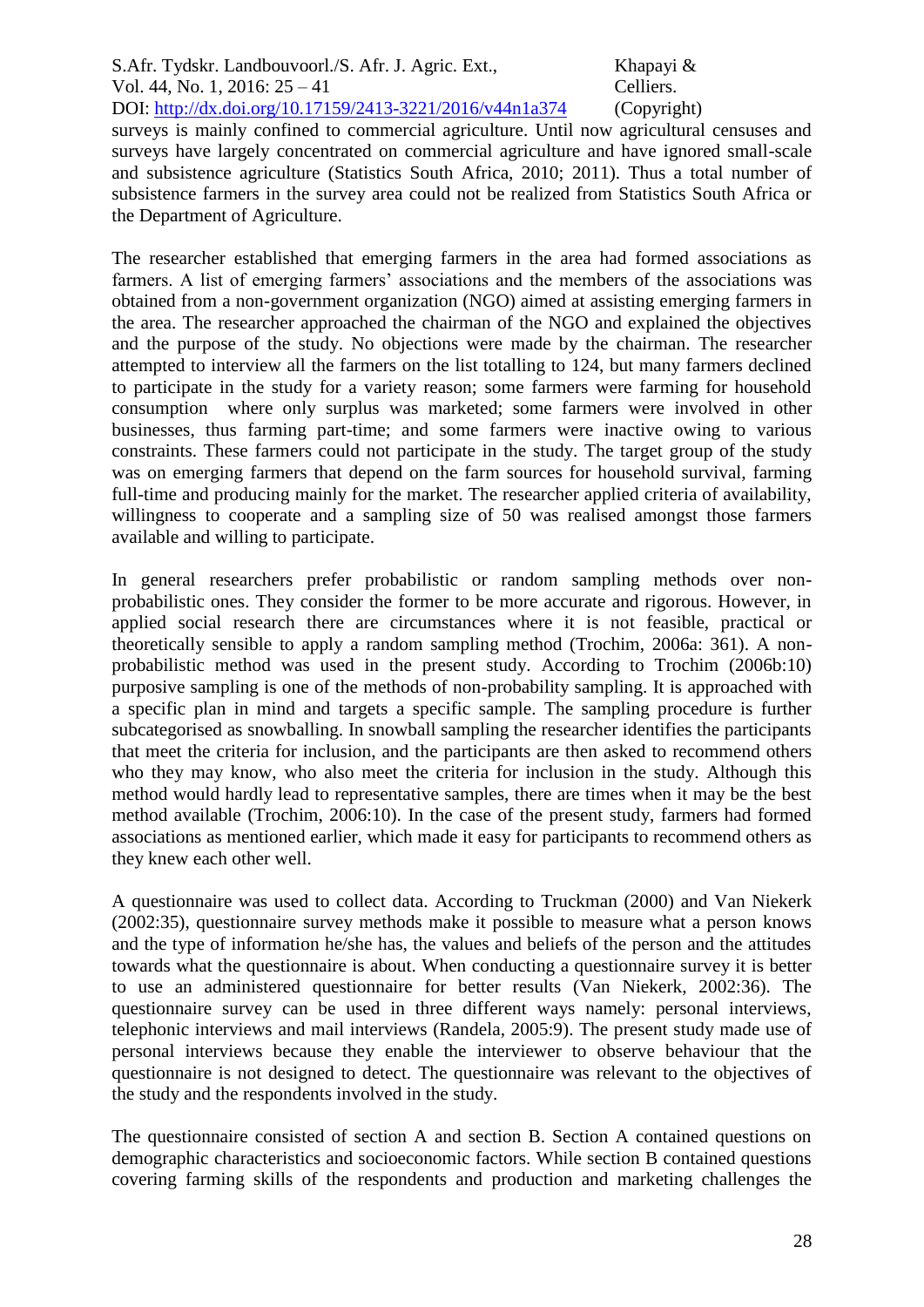respondents face. The questions in the questionnaire were designed in English but during the interviews they were translated in isiXhosa by the researcher, the language of the survey area and understood by the participants. The researcher understands that most of emerging farmers have low education levels and people express their views better when they express them in their own language. The respondents were asked to select the challenges that affect them the most from all the common challenges that were listed in the questionnaire. All data collected were based on the main factors affecting the migration of emerging farmers into commercial markets in the survey area.

# **2.1 Data analysis**

The data collected from the questionnaire in this study was coded by the researcher by assigning a numerical value in order to facilitate easier workability on the SPSSx program version 21 and Statistical version 11. The Microsoft Office Excel 2010 software package was used to capture the coded data. This made it easier for the researcher to check for mistakes before analysing the data in SPSSx and Statistical. The Institute for Statistical Consultation at the Nelson Mandela Metropolitan University carried out the processing of the data, using the statistical Package for Social Science and Statistical, software used for statistical analyses. The percentages calculated were based on the total number of farmers who responded to that particular question. The farmers that did not respond to a particular question were excluded from the calculation of percentage values for that question. When a farmer selected more than one answer or gave more than one method to a question, percentages were calculated for each group of similar answers.

## **3. RESULTS AND DISCUSSIONS**

The information that follows result from a descriptive analysis of the data collected. The results are presented using descriptive statistics frequencies, counts, charts, percentages and standard deviations. All respondents were interviewed on their farms by appointment. Interviewing the respondents in their farms permitted the researcher to observe their farming areas. The respondents were asked to motivate their answers to verify whether they understood what they were being asked. In this regard all the results in the present study are assumed to be correct and valid.

The study used data collected from a sample of 50 emerging farmers using a questionnaire survey. All 50 farmers were engaged in livestock rearing; about 30 of whom were also engaged in crop production.

Figure 1 below shows the distribution of the farmers by their level of education. The education levels of the farmers were low. Figure 1 shows that 12 % of farmers had less than grade 8 school level; 32 % had grade 8; 18 % had grade 9; 16 % had grade 10; 18 % had grade 11; and 4 % had completed grade 12. This means that 62 % of the farmers had less than a grade 10 school level. None of the heads of households had tertiary education.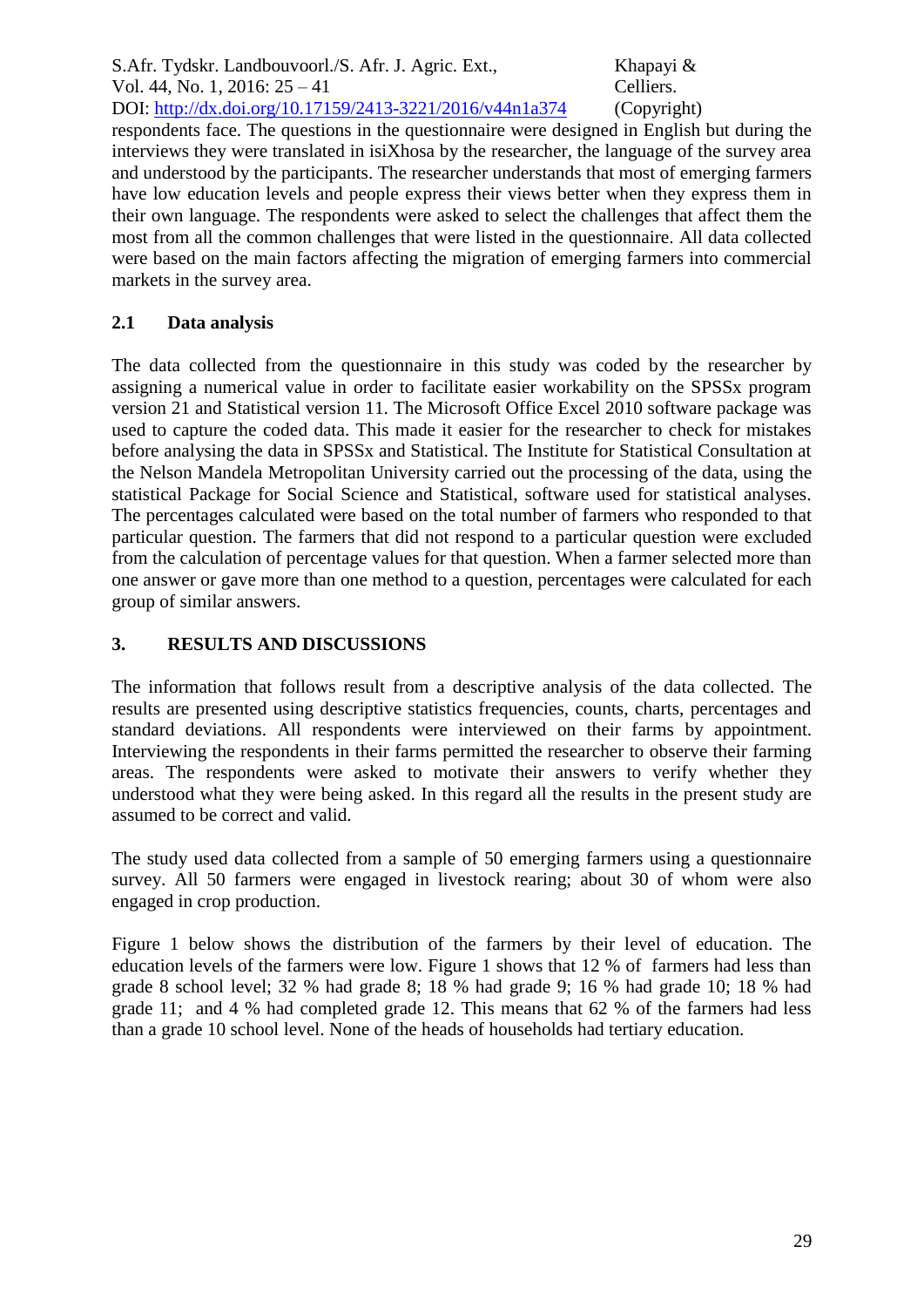



**Figure 1: Distribution of farmers by education level** 

## **3.1 Farming skills**

Twenty-six items were used to measure the level of adequacy of the farmers on farming and management skills necessary to operate crop and livestock production farms. The farmers were measured according to their line of production. Farmers solely engaged in livestock production were asked to respond to livestock production questions and management questions in the questionnaire only. The farmers that were also engaged in crop production were asked to respond to the livestock and crop production questions since they were also engaged in livestock production as well as the management questions. The questions were designed using four point Likert scale. Likert scale is a psychometric scale commonly used in researches which employs questionnaire as a survey instrument. After the questionnaires were completed each item was analysed and presented separately. In this study experience is equal to knowledge. It is assumed that if a farmer has knowledge of a certain aspect it will be easier to find experience along the way. Similarly if a farmer has experience about certain aspects then the farmer will have knowledge on that experience.

## **3.2 Crop production skills**

Twelve items were used to measure the level of adequacy of the respondents on crop production skills necessary to operate a crop production enterprise. The results are shown on Table 1. For most of the items the farmers perceived their level of adequacy to be inadequate or they did not know. The farmers said that all the skills listed were important for them to know as farmers and knowing them would contribute towards their development to commercial farming and accessing lucrative markets. The farmers further claimed that given an opportunity to learn the skills they would learn them. Limited knowledge as well as lack of skills in crop production among farmers constrains crop production, particularly in small scale irrigation systems. The following table shows the distribution of the sampled farmers experience on skills need for successful crop production.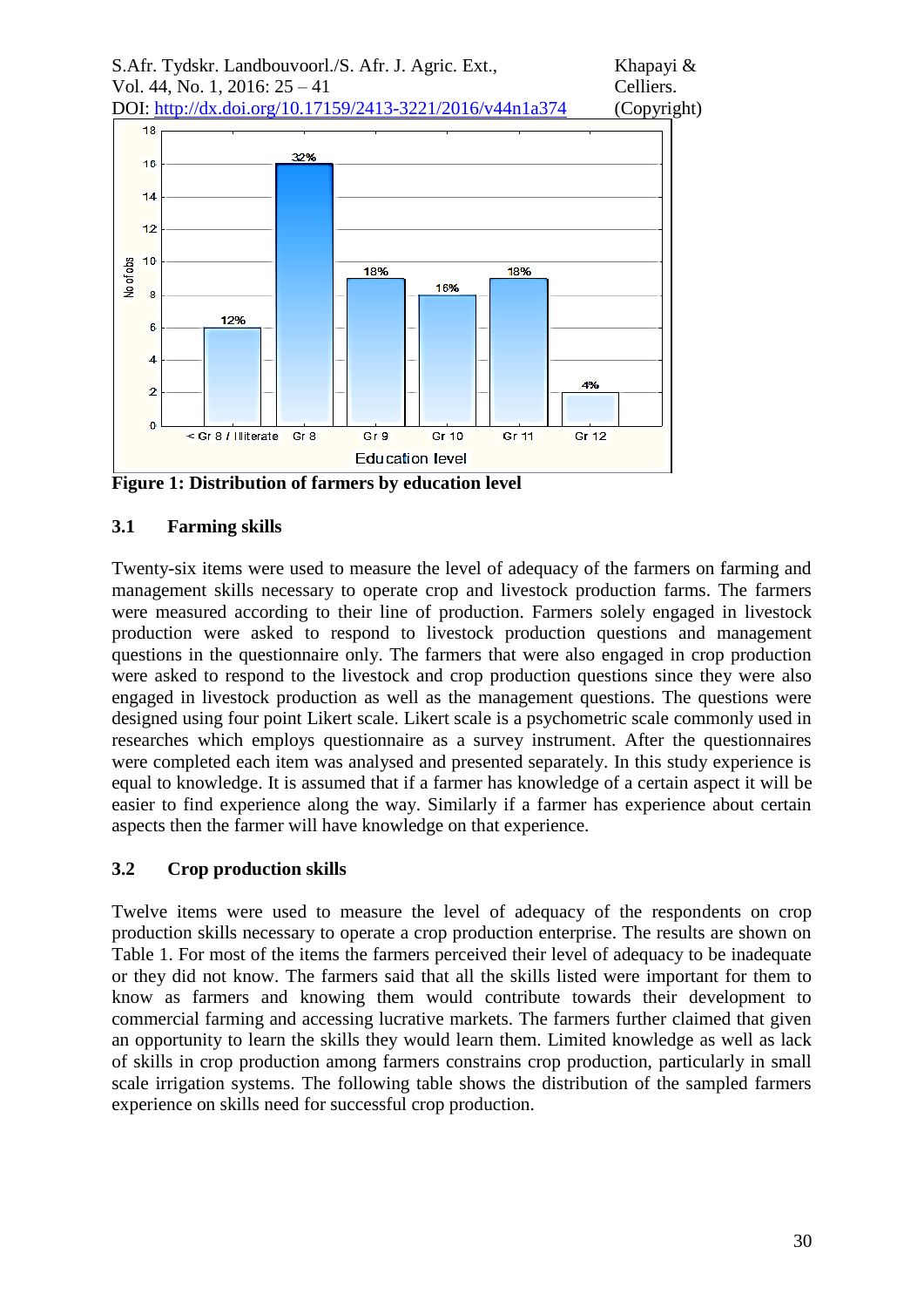| Farming skills (N=30)     | Level of adequacy % |            |                 |                    |
|---------------------------|---------------------|------------|-----------------|--------------------|
|                           | Don't know          | Inadequate | <b>Adequate</b> | <b>Outstanding</b> |
| Mulching skill            | 57%                 | 33%        | 7%              | 3%                 |
| Seed bed and care skill   |                     | 47%        | 50%             | 3%                 |
| Soil preparation skill    | 33%                 | 13%        | 50%             | 3%                 |
| Tillage skill             | 83%                 | 17%        |                 |                    |
| Transplant skill          | 30%                 | 36%        | 27%             | 7%                 |
| Irrigation skill          | 57%                 | 43%        |                 |                    |
| Pest control skill        | 90%                 | 10%        |                 |                    |
| Weed control skill        | 20%                 | 57%        | 23%             |                    |
| Knowledge of fertilizers  | 17%                 | 37%        | 47%             |                    |
| Harvesting planning skill | 37%                 | 37%        | 27%             |                    |
| Packing skill             | 63%                 | 30%        | 7%              |                    |
| Grading skill             | 83%                 | 13%        | 3%              |                    |

#### **Table 1: Distribution of farmers experience on crop production skills**

As depicted in Table 1, majority of the sampled farmers namely 57% had no experience in mulching and 33% had inadequate experience. The farmers did not practise mulching on their farms owing to insufficient knowledge about mulching and its application. Only 7 % had adequate experience and 3% had an outstanding experience.

For seed bed and care skills 47 % of the farmers had inadequate experience and 50 % had adequate experience. The farmers with inadequate experience in seed bed and care skills were buying their seedlings from commercial farmers and nurseries. Only 3% of the farmers had an outstanding experience in producing their own seedlings.

A total of 57% of the farmers were not irrigating their farms, 43% had inadequate knowledge about irrigation equipment and were also not irrigating in their farms owing to lack of irrigation equipment. The farmers claimed that the irrigation equipment is expensive to buy and could not afford to buy it. The majority of the farmers were using hosepipes and watering cans to water their crops.

Pests can cause mechanical damage to the produce affecting yield quality and resulting to yield loss. Weeds compete with crops for nutrients and can habour pests with a negative effect on the planted crop. The sampled farmers had no integrated pest or weed management measures in place to control pests and weeds. When asked about the use of chemical pesticides, the farmers claimed that they were afraid of using pesticides owing to lack of understanding on the use of chemical pesticides.

A correct application of fertilizer on crops normally boosts production and the possibility of the farmer to be engaged in high value markets. The majority of the farmers namely 17% had no experience of using fertilisers, 37% had inadequate experience and 47% had adequate experience. The farmers revealed that they cannot afford to buy chemical fertilisers owing to high prices.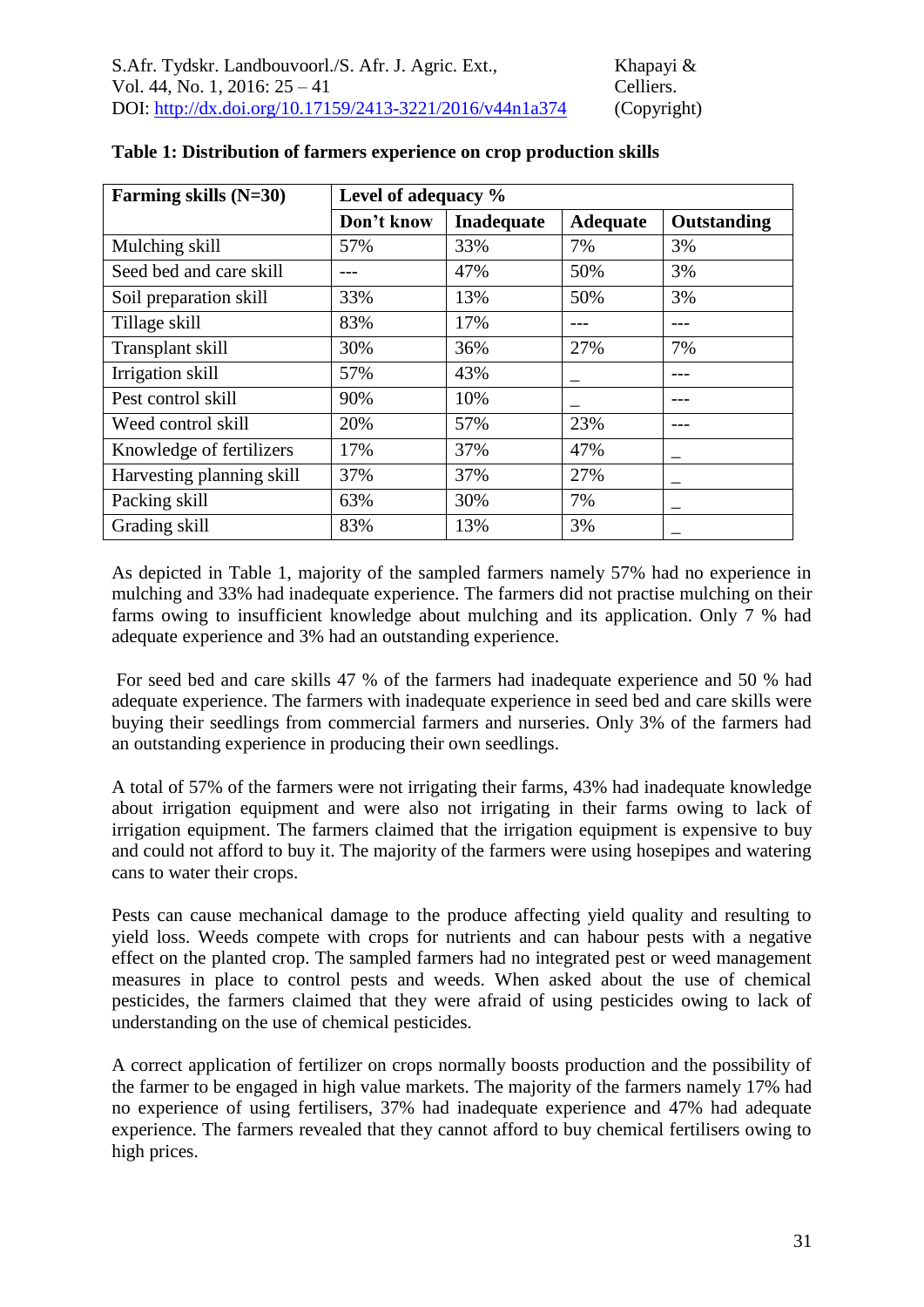Harvesting is the final stage of the production cycle where the invested capital yields income to pay debts and to buy production inputs. If harvesting is not well planned and managed the capital invested will not yield the profit needed to buy production inputs. The sampled farmers claimed that they do not plan prior the harvesting period. They did not even know that they had to plan for harvesting.

Poor packing of produce can cause mechanical damage. Mechanical damage causes rotting of produce, resulting in poor yield quality. The majority of consumers look at the appearance of produce before buying it (Raleting, 2011:68). The majority of the farmers were packing their produce in available plastic bags during the harvesting time.

# **3.3 Livestock rearing skills**

Seven items were used to measure the farmers' level of experience in livestock skills necessary to operate a livestock enterprise. The results are shown in Table 2. For most of the items farmers perceived their level of experience to be either no experience or inadequate experience. Calf rearing is an important activity on a livestock farm because young calves are the future of the herd. Well reared healthy calves produce high yielding healthy adults. The majority of the sampled respondents namely 44 % had no experience in calf rearing and 52 % had inadequate experience in calf rearing while 2 % had adequate experience in calf rearing. The majority of the farmers 48 % claimed not to plan for the weaning of their calves, 46 % had adequate experience in calf weaning and 6 % had outstanding experience in calf weaning and claimed to plan for weaning of their calves as well as to keep records of everything such as the mother of the calf and the father.

The majority of sampled households were not able to identify sick animals, diagnose them or solve the health problem prior to it becoming a severe condition. The respondents relied mostly on other neighbouring farmers and animal technicians that rarely visit the farms. However they were able to recognise animals with foot-rot and mastitis. The hygiene of livestock and the farm helps to prevent disease build up and outbreaks among livestock. Calf pneumonia can be minimised by cleaning the houses where calves are kept. Hygienic feeding equipment helps to prevent the transmission of disease. Trimming and cleaning hooves of livestock help to prevent foot rot disease among livestock. The majority of the farmers (98 %) claimed not to be informed about animal and farm hygiene and as a result it was not a concern of theirs. The majority of farmers had no systematic breeding programme or approach they were following for breeding their livestock. The farmers had no experience or inadequate experience of breeding skill. With artificial insemination skill farmers can breed their own desired breeds. This is a cheaper method than buying breeds from certified breeders. A total of 88 % of the farmers claimed not to have experience on artificial insemination skill; 8 % perceived their level of experience on artificial insemination skill to be inadequate and 4 % of the farmers perceive their level of experience in artificial insemination skills to be adequate. The following table shows the distribution of the farmer's experience on skills necessary for livestock production.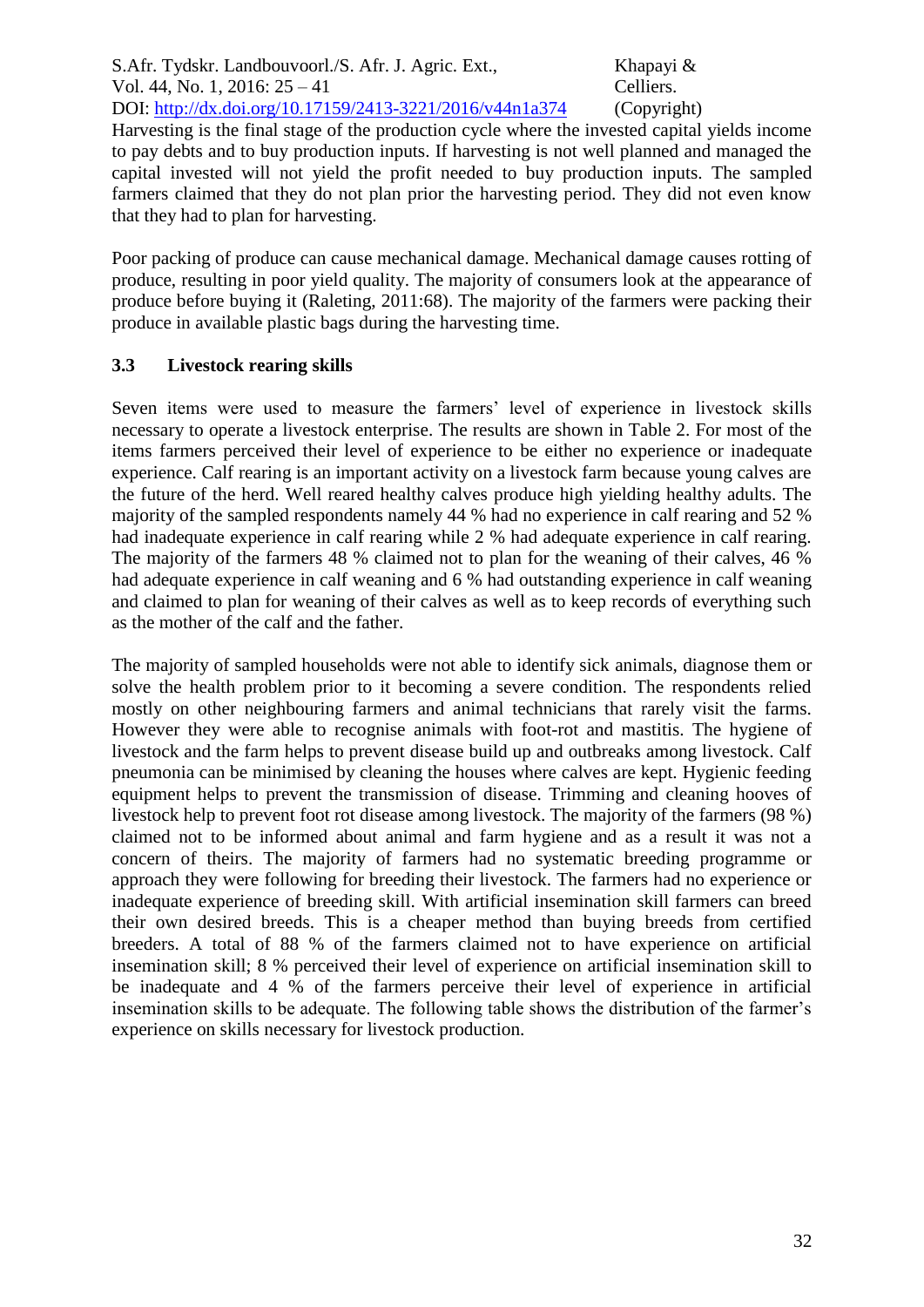|                               |            | Level of adequacy % |                 |             |  |
|-------------------------------|------------|---------------------|-----------------|-------------|--|
| Farming skills $(n=50)$       | Don't know | <b>Inadequate</b>   | <b>Adequate</b> | Outstanding |  |
| Calf rearing skill            | 44%        | 52%                 | 2%              | 2%          |  |
| Weaning skill                 | 48%        |                     | 46%             | 6%          |  |
| Animal health skill           | 2%         | 46%                 | 46%             | 6%          |  |
| Animal hygiene                | 42%        | 52%                 | 6%              |             |  |
| Livestock breeding skill      | 14%        | 60%                 | 24%             | 2%          |  |
| Artificial insemination skill | 88%        | 8%                  | 4%              |             |  |
| Animal nutrition skill        | 10%        | 20%                 | 62%             | 8%          |  |

**Table 2: Distribution of farmers experience on livestock farming skills**

## **3.4 Management skills**

Seven items were used to measure the level of adequacy of the sampled farmers in different farming management skills necessary to operate a livestock or crop production farm. The frequencies for these items are shown in Table 3. For most of the items the farmers perceived their experience to be inadequate or adequate. However, there were some farmers with no knowledge in certain management skills although some farmers had outstanding experience in certain management skills. The farmers agreed that skills such as business management, marketing skills, banking skills, labour management and record keeping are critical for successful farming and knowing them could contribute towards the success of their farms.

Educating small scale farmers on management skills need to compliment the policies which are geared towards small scale farmers' development. Agribusiness requires some knowledge of how the commodity has been produced, the amount and brand of fertiliser and the chemicals applied. All these are achievable through good management skills.

|                                                        | Level of adequacy<br>$\%$ |          |            |             |
|--------------------------------------------------------|---------------------------|----------|------------|-------------|
| Management skills $(n)=50$                             | Don't know                | adequate | inadequate | outstanding |
| Labour management skill                                | 8%                        | 66%      | 20%        | 6%          |
| Equipment maintenance skill                            | 12%                       | 38%      | 38%        | 12%         |
| Banking skill                                          | 10%                       | 66%      | 18%        | 6%          |
| Entrepreneurial skill                                  | 20%                       | 68%      | 8%         | 4%          |
| Bookkeeping or recordkeeping<br>(financial management) | 10%                       | 56%      | 22%        | 12%         |
| Marketing skill                                        | 10%                       | 74%      | 14%        | 2%          |
| Farm planning skill                                    | 52%                       | 40%      | 6%         | 2%          |

**Table 3: Distribution of farmers by experience on management skills**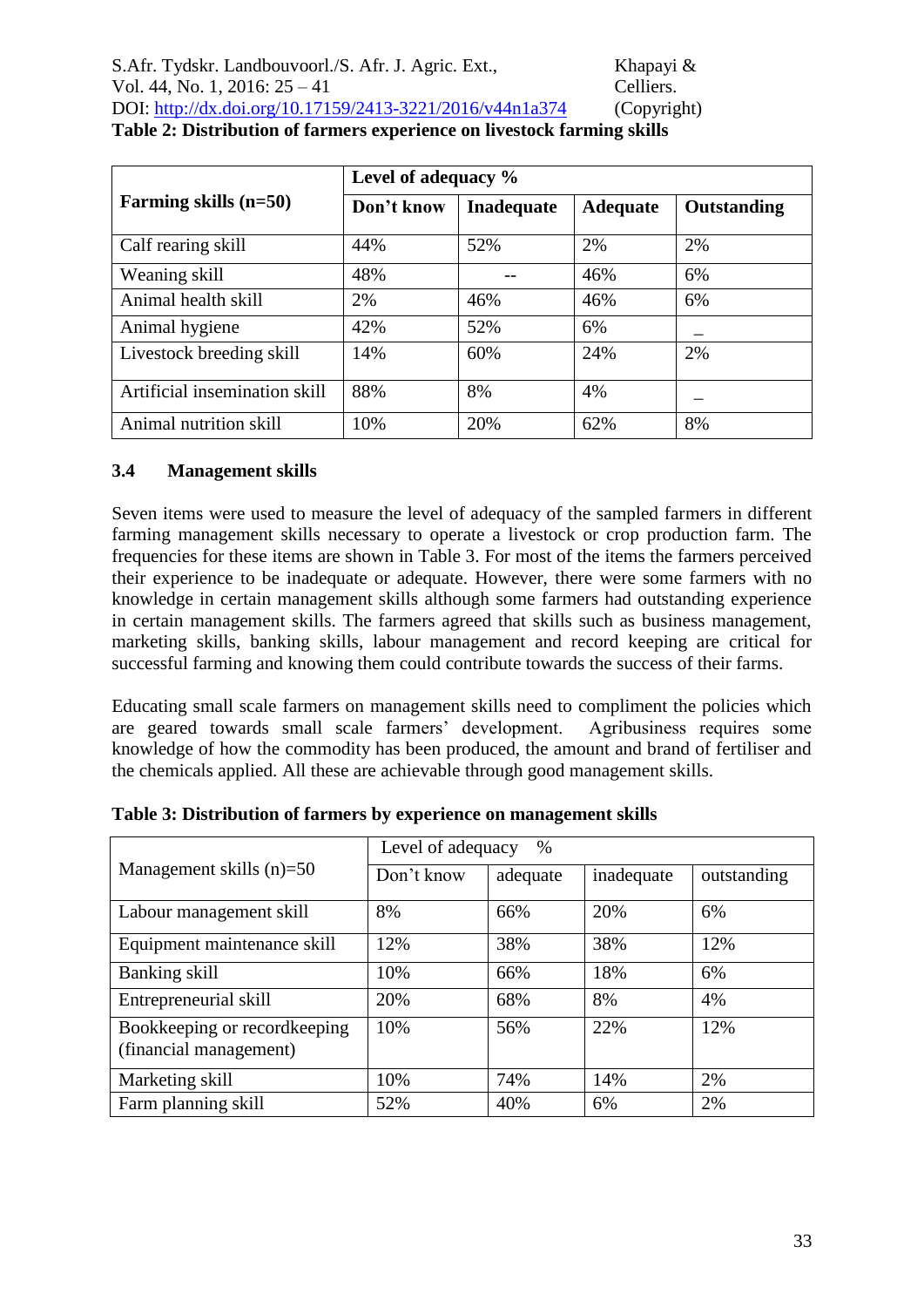Seven items were used to identify the marketing challenges faced by the farmers. The frequencies for the items are shown in Table 4. The findings showed that the sampled farmers are faced with marketing challenges such as insufficient market facilities, scale pens and loading ramps for livestock farmers, insufficient market information, low prices, cheap food imports coming from other countries and high transaction costs. Even farmers who managed to produce products of good quality were not realising good profits from their produce owing to insufficient markets being available. The harvests of the farmers were lost after harvesting because of spoilage. Many of the farmers tried to sell their produce to big supermarkets but were told that their produce does not meet the requirements specified by the supermarkets and lack certificate for Good Agricultural Practises. The following table shows the distribution of marketing challenges that mostly affect the sampled farmers.

|                                                           | Challenging | <b>Not</b>  | a |
|-----------------------------------------------------------|-------------|-------------|---|
| Description<br>$(n=50)$                                   | factor      | challenging |   |
|                                                           |             | factor      |   |
| Insufficient marketing facilities, such as sale pens and  | 100%        |             |   |
| loading ramps                                             |             |             |   |
| Long distance from farms to markets                       | 100%        |             |   |
| Insufficient market information                           | 100%        |             |   |
| Physical infrastructure such as poor roads to markets and | 100%        |             |   |
| lack of storage facilities                                |             |             |   |
| Changes in the markets such as price changes in relation  | 92%         | 8%          |   |
| to supply and demand                                      |             |             |   |
| <b>Transaction costs</b>                                  | 94%         | 6%          |   |
| Cheap food imports from other countries                   | 98%         | 2%          |   |

#### **Table 4: Marketing challenges faced by farmers**

#### **3.6 Transportation costs**

Amongst the marketing challenges the farmers face were high transportation costs. Marketing transport is important as it links the farmers to the markets or consumers on time. The availability of one's own market transport influences the delivery time of produce to the markets, unlike the case of farmers who depend on hired transport or public transport to transport their produce. Transport availability determines the quality of the delivered produce. Unreliable transport can lead to the late delivery of produce. In the case of emerging farmers who lack storage facilities late delivery of produce can result in loss of produce quality and rendering the producer unreliable to the buyer. Table 5 shows the transportation cost of emerging farmers per year. The majority of the farmers were spending between R 3000 to above R 5000 on transportation per annum.

Farmers that are close to the road and have access to transport are better integrated to the markets as compared to farmers that are not. The majority of the farmers' localities were situated far from public roads and were serviced by gravel roads which were not well maintained and impenetrable during rainy conditions.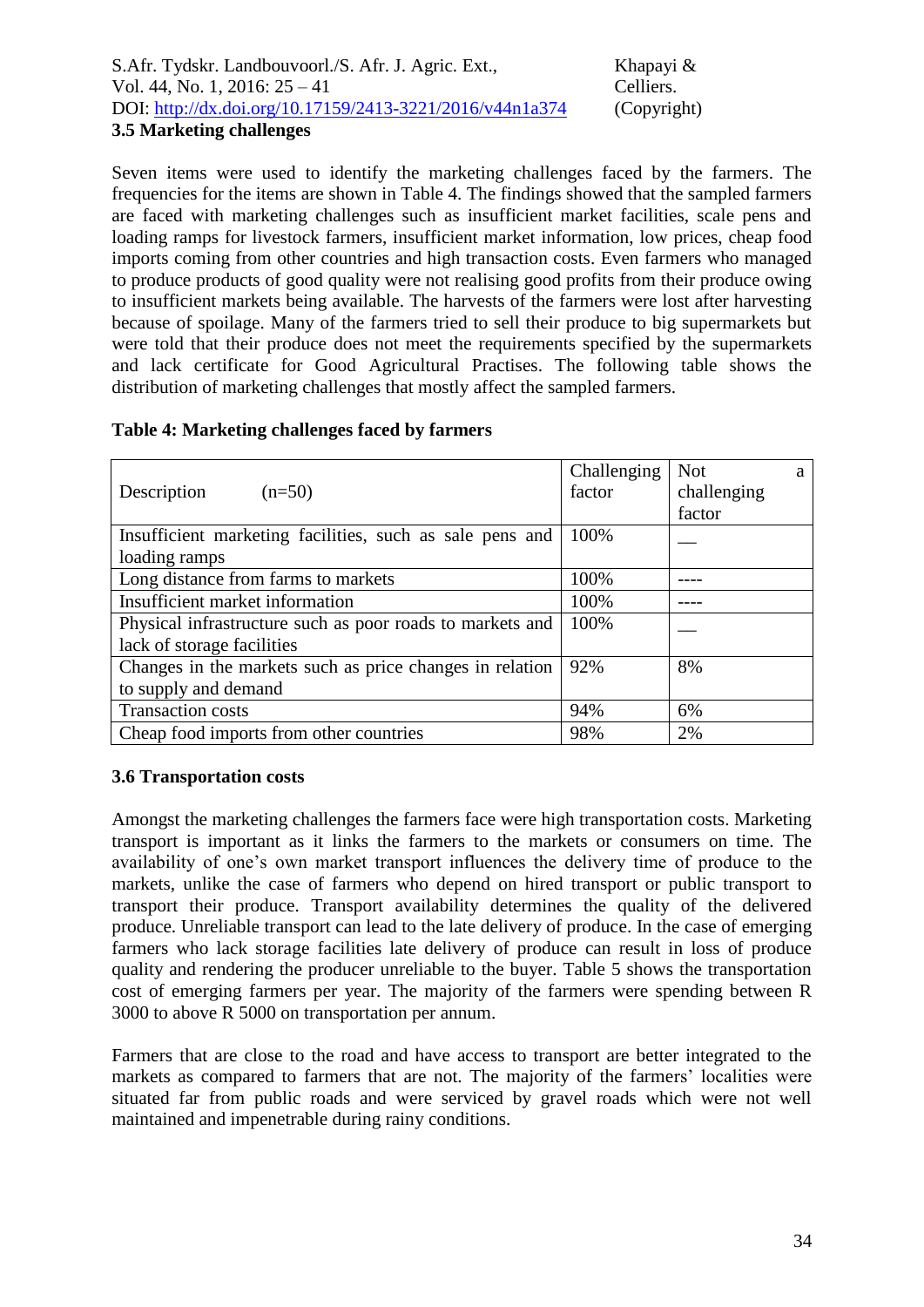| rabic 5. Costs or transportation per annum |       |            |  |
|--------------------------------------------|-------|------------|--|
| Costs                                      | Count | Percentage |  |
| $R0 - R1000$                               |       | 2.00       |  |
| R <sub>1001</sub> - R <sub>2000</sub>      |       | 2.00       |  |
| R2001 - R3000                              | 5     | 10.00      |  |
| R3001 - R4000                              | 13    | 26.00      |  |
| R4001 - R5000                              | 8     | 16.00      |  |
| Above R5000                                | 22    | 44.00      |  |

|  |  | Table 5: Costs of transportation per annum |
|--|--|--------------------------------------------|
|--|--|--------------------------------------------|

## **3.7 Marketing channels**

Emerging farmers use different types of marketing channels to market their produce. Each marketing channel has associated costs such as transportation costs, profits and prices of produce. Before choosing a marketing channel a farmer has to consider these costs. The farmers' choice of marketing channel can pose problems and result in lower earnings. In general, the income of the farmer can be determined by the choice of marketing channel used. The farmers claimed to be using more than one marketing channel: in that case they were allowed to choose more than one answer from the questionnaire. The results were treated separately and are presented separately in Figure 2. Therefore the percentages in Figure 2 are expected not to add up to 100 % as one answer was chosen more than once from the questionnaire. The majority of the sampled farmers appeared to be using informal markets to market their commodity, such as neighbours, rural consumers, farm gates, local traders and urban spot markets. The following figure shows the distribution of marketing channels used by the farmers.



**Figure 2: Distribution of marketing channels used by farmers**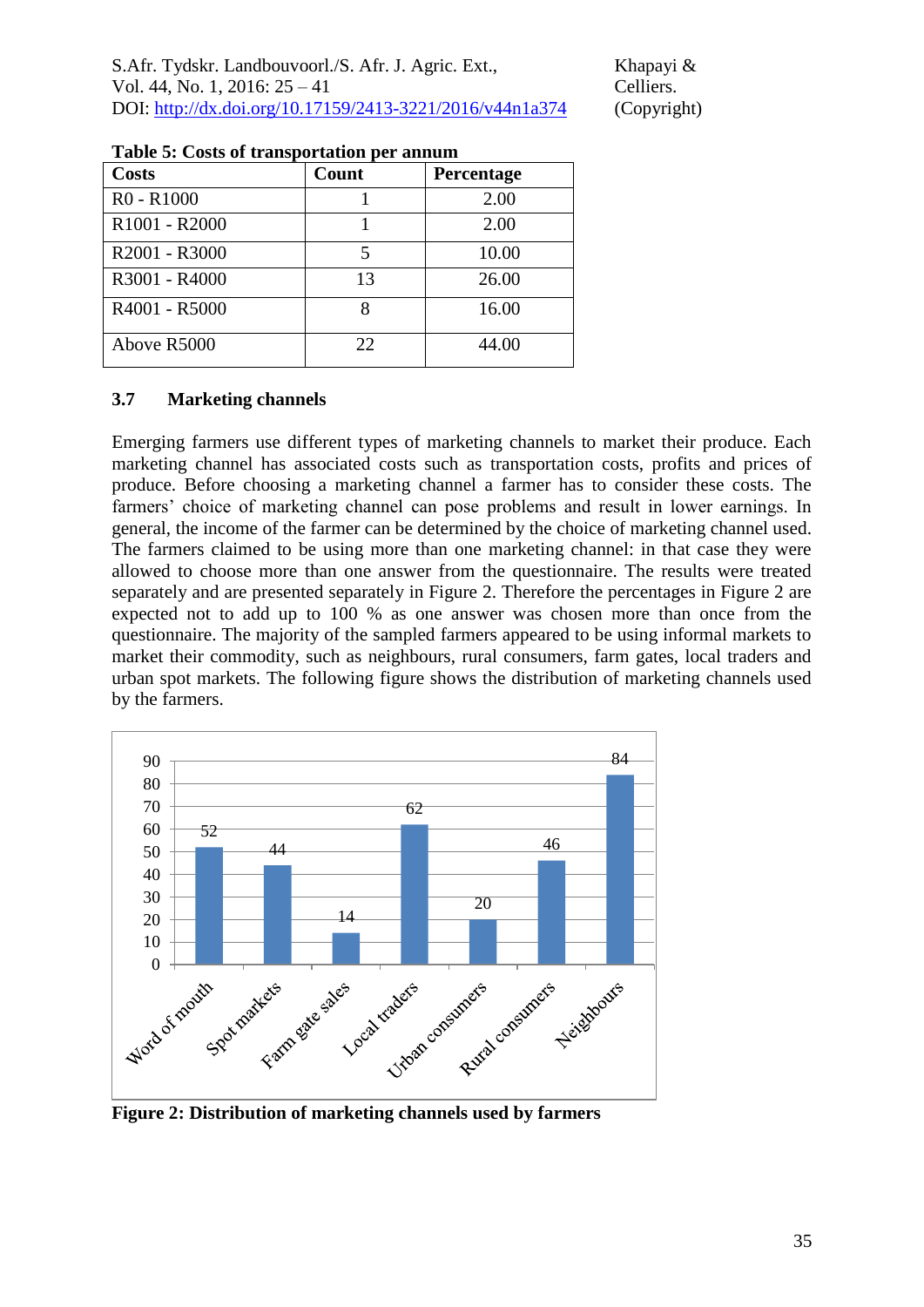## **3.8 Poor access to market information**

As shown in figure 3 the majority of the sampled farmers (55 %) did not have access to market information. Such farmers are unlikely to participate in marketing because they are not well informed of what is happening in the markets. The farmers were not well informed of market prices, products in supply or the products in demand. Only 45 % of the farmers had access to market information. The majority of the farmers with access to market information relied on family members, self-research and other farmers for market information. The farmers claimed that the information was not timely, was sometimes biased and was unreliable making the usefulness of the information doubtful.



**Figure 3: Distribution of farmers with access to market information**

## **3.9 Support services**

The provision of support services remain one of the major important interventions in the agricultural sector for rural development, commercialisation, food security, poverty alleviation and income generation of emerging farmers. The commercialisation of emerging farmers cannot be achieved without appropriate farmer support services. With adequate access to farmer support services, emerging agriculture can contribute to an increased agricultural growth, rural development and have a positive impact on the farm income. When the respondents were asked about support services various answers were given. The majority of the sampled farmers namely 64 % claimed to be receiving support services for their farming enterprises (see Table 6) while 36 % claimed not to be receiving any support service but had to rely on their own resources. When the farmers' were asked about extension services stated that the extension officer visited them once in a while. None of them could recall the visit routine.

When asked about their source of support services the farmers appeared to have more than one source of support and more than one type of support they were receiving. The majority of the farmers were receiving support from the government in the form of water, bales during droughts and medicine during disease outbreaks. Other farmers claimed that the department of agriculture assisted them with poultry structures and some farmers with piggery structures. The community NGO's were also assisting with market support. The NGO's were buying some of the farmers' commodity for feeding schemes and care homes.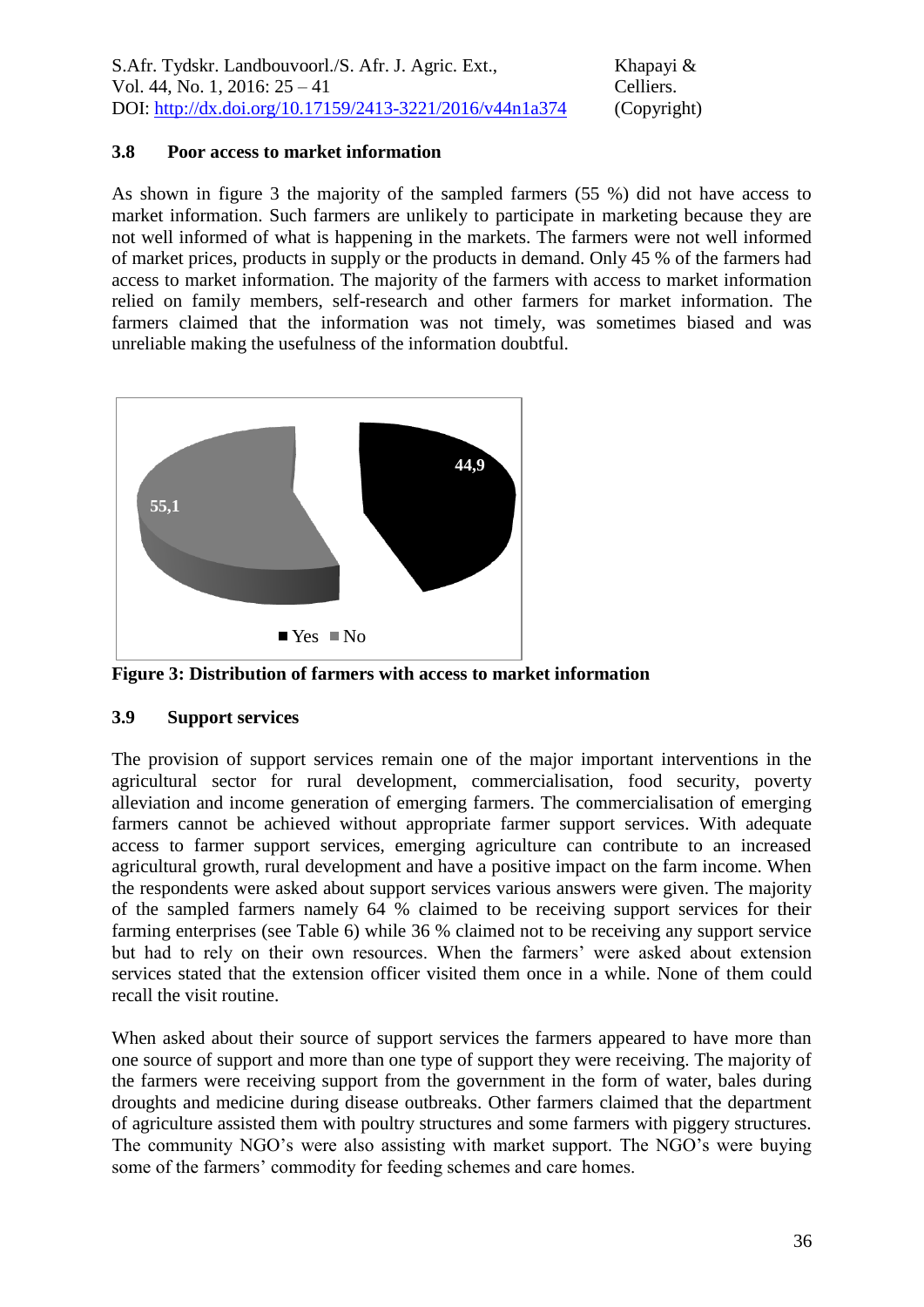| <b>Support received</b> |       |            |  |
|-------------------------|-------|------------|--|
|                         | Count | Percentage |  |
| Yes                     | 32    | 64         |  |
| No                      | 18    | 36         |  |



**Figure 4: Land availability**

The availability of land by the farmers seems to be also a concern in market participation. It is important that farmers have enough land to produce if they are to participate in commercial agricultural markets. The study found that 72 % of the farmers are producing on land less than 10 hectares. Only 28 % of the farmers are producing on land more than 10 hectares. This demonstrates that insufficient land availability in South Africa is still a challenge that many emerging farmers face. This has negative implications for sustainability and farm income, especially for livestock emerging farmers who depend on the availability of land for grazing and expansion of livestock production.

# **4. CONCLUSIONS**

The emergent agricultural sector in South Africa has the potential to contribute to the growth of rural areas, and the reduction of unemployment, poverty and inequalities. The potential of emerging farmers to participate in this sector is untapped. Emerging farmers do not participate in markets that yield high returns. In order for emerging farmers to contribute to rural development and transit into the commercial farming sector the above mentioned aspects need to be addressed effectively. The main objective of the present study was to identify the challenges that prevent the commercialisation of emerging farmers into commercial agricultural markets. The study identified seven specific challenges to emerging farmers in the area. These were low education levels, lack of farming skills on crop and livestock production, poor management skills, high transportation cost, lack of market information, poor support services from the government, and participating in low remunerative marketing channels.

The majority of the produce produced by the farmers is sold to informal markets with low market value. Some of the farmers used more than one marketing channel. The distance to output markets is an important factor. Long distances to the market can be discouraging to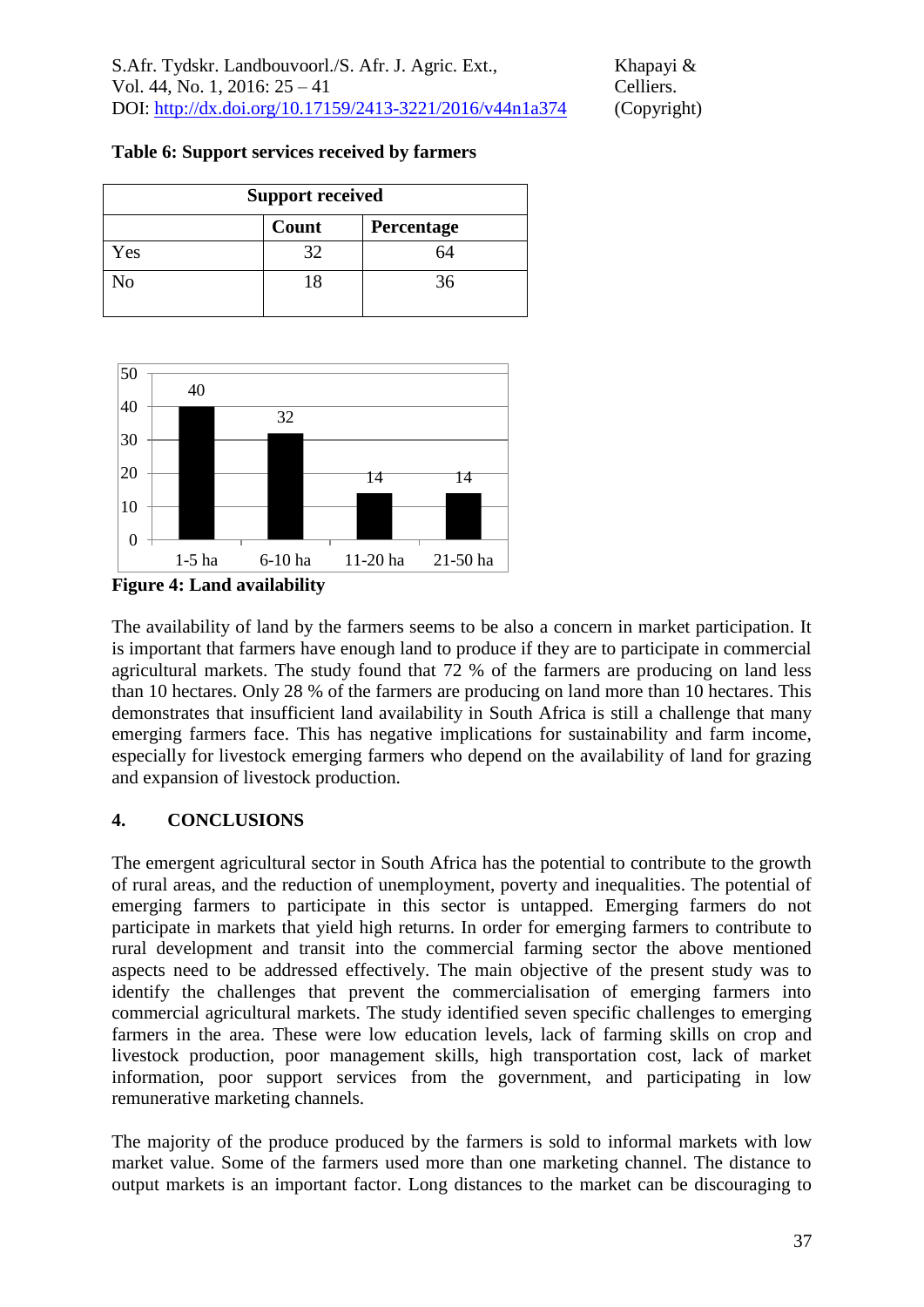farmers who want to commercialise. All the remunerative markets were located far away from the localities of the farmers. This implied that farmers had to travel long distances to formal markets on gravel road with their commodity loaded on poor transportation. Poor infrastructures and a lack of transportation infrastructure affect the quality of produce thus causing farmers' produce to be uneconomical or to lose quality.

The finding also showed that most respondents suffer from a lack of market information owing to a lack of communication, tools and support services from the government and extension officers. The majority of the farmers relied on word-of-mouth, family and selfresearch for information regarding market prices which in most cases was biased not accurate or up-to-date. Marketing information is very important for the market participation of emerging farmers. The availability of market information with regard to prices can boost the confidence of a farmer in marketing his or her produce. It can also help a farmer to choose marketing channels which ensure a better profit. The availability of market information helps farmers to make informed decisions about the marketing channels in which to participate. Farmers with no access to market information often make poor decisions. Market information helps the farmer by enhancing his or her bargaining power. The availability of market information about market variables such as prices and products in high supply and high demand in the market is important to the market performance of emerging farmers.

A business in general requires someone who is open-minded and has a quick understanding mind, skills such as record keeping and banking skills, labour management and the ability to choose a profitable enterprise and production method for that enterprise. Agricultural production methods in particular are dynamic and require someone who is current with developments and changes. All these requirements are achievable through education. When people are uneducated they become victims of being cheated and once people are cheated they refuse to adopt further innovation or change even if it is beneficial to them. Chemicals such as pesticides and herbicides and integrated pest management methods need someone who will understand them and their instructions because they can be dangerous to humans and produce resulting in loss of produce. However this does not mean that uneducated farmers or farmers with low education levels cannot be successful commercial farmers. The majority of the farmers in the present study were uneducated or had low education levels. This contributes to their lack of participation in formal markets.

Infrastructure such as roads, communication lines and farming facilities needed to be upgraded as it was restricting emerging farmers from commercialising to commercial farming. Fencing was required in the localities of the farmers. Irrigation equipment for crop farmers is important and needed for vegetable farming as water is a fundamental necessity. The unavailability of cultivation infrastructure such as cultivation tractors and ploughing implements was found to limit the farmers' productivity. The majority of the respondents claimed to be using the little money they have to hire these implements when needed. The implements of those who had them were old and poor in quality.

The farmers needed training in various production skills of which could boost their productivity and farm income. Skills such as training in the development of marketing strategies could help them access and secure marketing channels. Overcoming the challenges emerging farmers face can induce the farmers to move towards commercial agricultural systems. In order for emerging farmers to withstand both local and international competition, the South African government needs to consider support policies and regulation that are necessary to stimulate growth among emerging farmers. The State has a crucial role to play in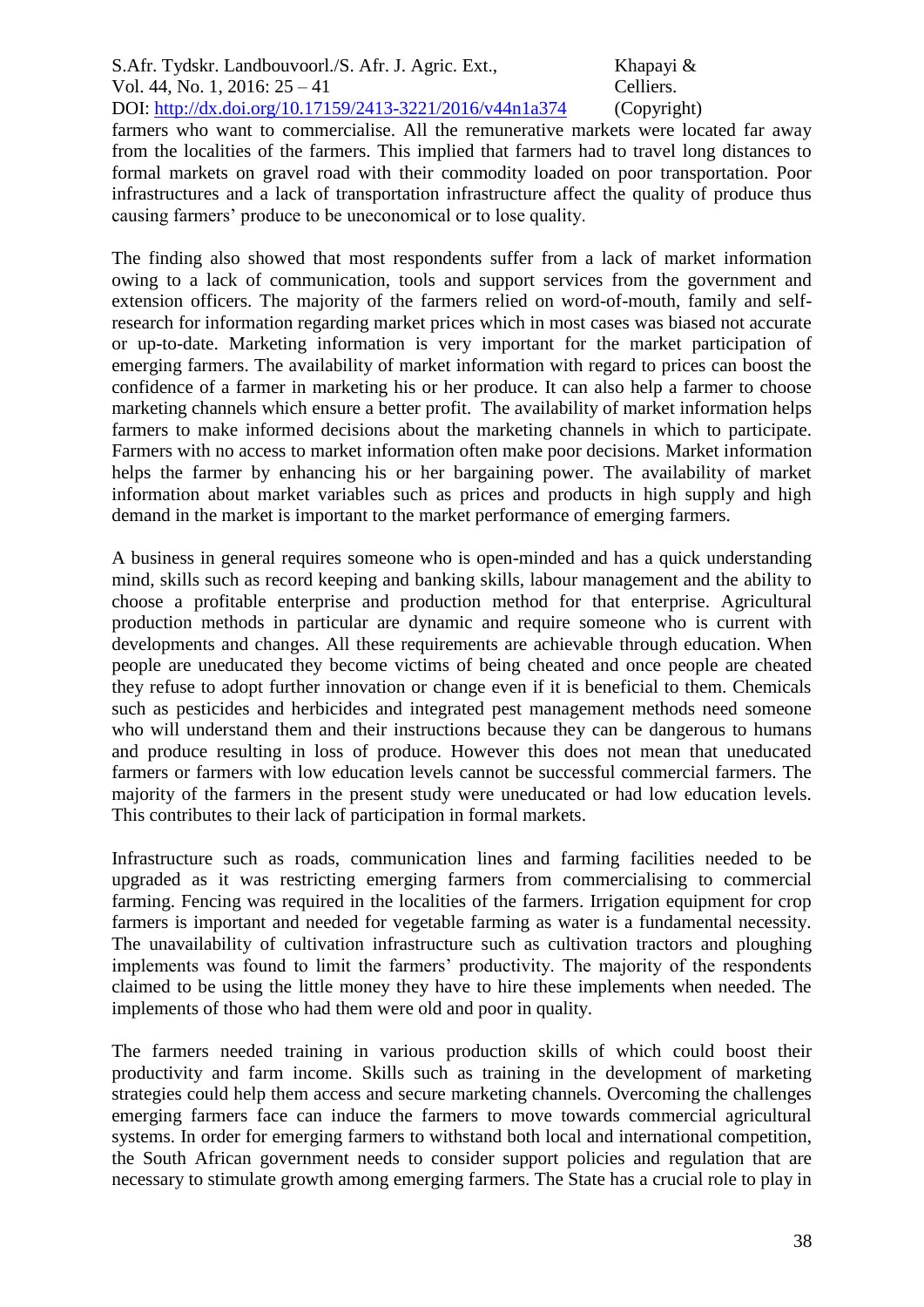increasing market participation of emerging farmers through encouraging group marketing, the upgrading of roads to enable smooth accessibility of farmers to output markets and the establishment of local point sales in farming rural areas. The government should enact laws and implement policies that are favourable to emerging farmers. Finally, the present study recommends that government provides planned workshops to all farmers in order to equip them with marketing knowledge.

## **5. RECOMMENDATIONS**

Many limiting factors that affect the migration of emerging farmers into commercial agricultural farming throughout the Eastern Cape Province have been discussed in this paper. The main factors are low education levels among the farmers in order to understand the dynamics of agriculture, poor management, lack of farming skills, poor access to formal remunerative markets, high transportation costs to formal markets, poor market information and insufficient support services from the government. It was found that the government needs to take a leading role in investing in these support services. Access to productive land, production inputs, infrastructure, extension services, and value adding facilities in the location of the farmers, market information and transport logistics has been found to be the key factors influencing emerging farmers' participation in remunerative agricultural markets.

# **ACKNOWLEDGEMENTS**

Financial assistance from the National Research Foundation and The Nelson Mandela Metropolitan University for this study is heartily acknowledged. The technical assistance of Distinguished Professor Mark Watson is highly appreciated.

# **REFERENCES**

- ALIBER, M., & HALL, R. 2012. Support for smallholder farmers in South Africa: Challenges of scale and strategy. *Development Southern Africa*, *29*(4), 548-562.
- ANDREW, M., AINSLIE, A., & SHACKLETON, C. 2003. Land use and livelihoods. Cape Town: Programme for Land and Agrarian Studies (PLAAS), University of the Western Cape.
- ASSEFA, Y., CONLONG, D. E., VAN DEN BERG, J., & MITCHELL, A. 2010. Distribution of sugarcane stem borers and their natural enemies in small-scale farmers' fields, adjacent margins and wetlands of Ethiopia. *International Journal of Pest Management*, *56*(3), 233-241.
- AYINKE, O. O. 2011. Contract farming in developing emerging farmers in South Africa: Exploring the Gledhow Mansomini sugarcane Scheme. Master's thesis. University of Stellenbosch.
- BIENABE, E., & VERMEULEN, H. 2011. Improving smallholders' market participation: Insights from a business scheme for maize in Limpopo Province, South Africa. *Development Southern Africa*, *28*(4), 493-507.
- CHIKAZUNGA, D. & PARADZA, G. 2012. Can smallholder farmers find a home in South Africa's food-system? Lessons from Limpopo Province. The Institute for Poverty, Land and Agriculture Studies (PLAAS) Blog. [http://www.plaas.org.za/blog/can](http://www.plaas.org.za/blog/can-smallholderfarmers-)[smallholderfarmers-](http://www.plaas.org.za/blog/can-smallholderfarmers-) find-home-South-Africa's-food-system-lessons-Limpopo province. Accessed 9 November 2012.
- CRAIS, C. 2006. *Custom and the politics of sovereignty in South Africa*. Journal of Social History 39: 721–740.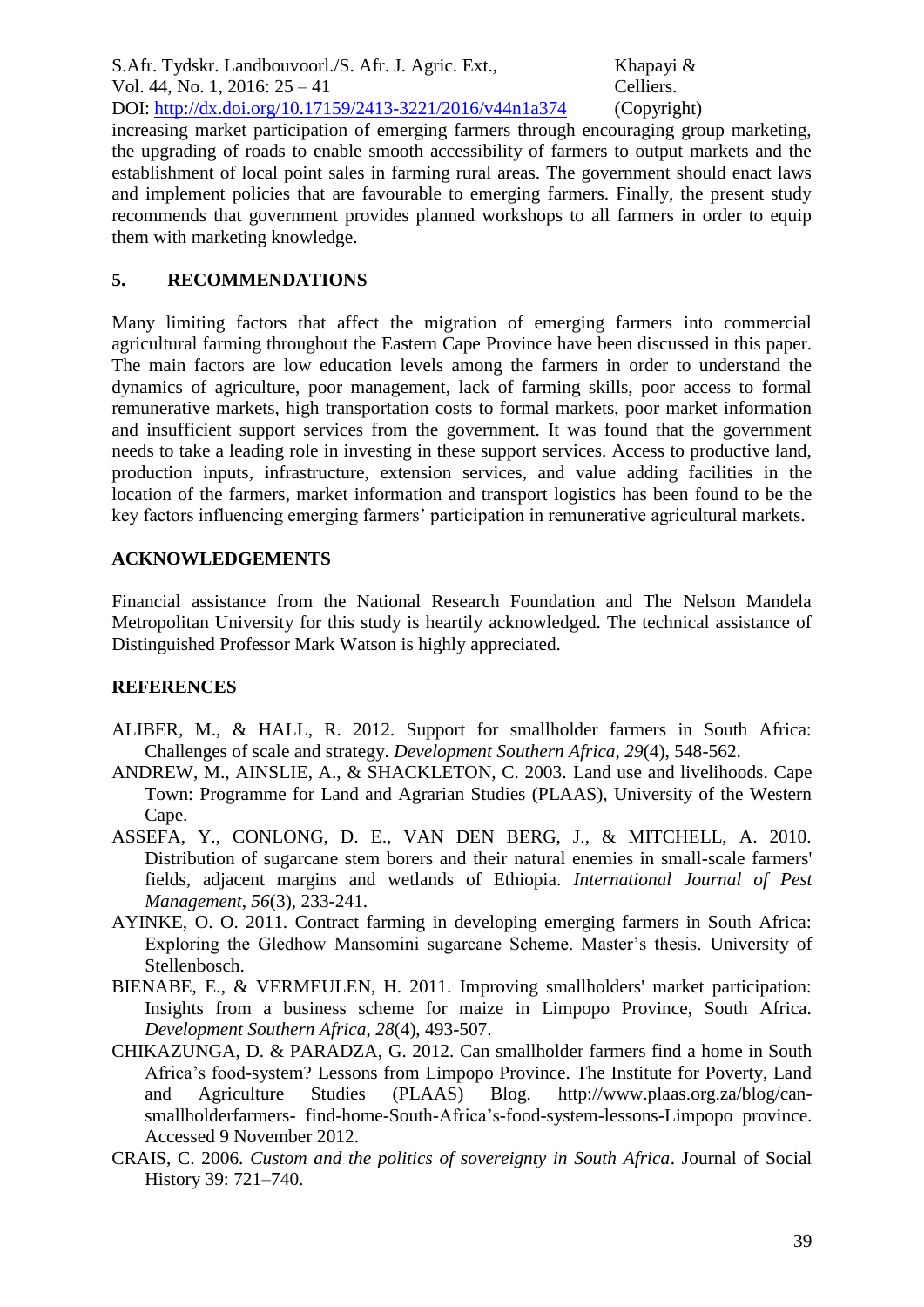- S.Afr. Tydskr. Landbouvoorl./S. Afr. J. Agric. Ext., Khapayi &
- Vol. 44, No. 1, 2016: 25 41 Celliers.

DOI: http://dx.doi.org/10.17159/2413-3221/2016/v44n1a374 (Copyright)

- DEPARTMENT OF AGRICULTURE FORESTRY AND FISHERIES (DAFF). 2010. The Strategic Plan for South African Agriculture. Department of Agriculture, Directorate of Agricultural Information Services, Pretoria.
- DEPARTMENT OF AGRICULTURE FORESTRY AND FISHERIES (DAFF). 2010. Integrated Growth and Development Plan 2011-2031. [Online] Available.
- FREGUIN, S., ANSEEUW, W., & D'HAESE, M. 2012. Demythifying contract farming: evidence from rural South Africa. Department of Agricultural Economics. Ghent University. Belgium.
- HART, T., & ALIBER, M. 2010. The need for an engendered approach to agricultural technology. *Agenda*, *24*(84), 75-90.
- HEINEMANN, E. 2002. *The role and limitations of producer associations. European Forum for Rural Development Cooperation*. Montpellier.
- HUSSEY, J., & HUSSEY, R. 1997. Business research. A practical guide for undergraduate and postgraduate students. Houndsmills: Macmillan.
- KALIBWANI, F. 2005. Food security in southern Africa: current status, key policy processes and key players at regional level. *New York: United Nations (UN)*.
- KHAILE, P. M. E. 2012. Factors affecting technical efficiency of small-scale raisin producers in Eksteenskuil (Doctoral dissertation, University of the Free State Bloemfontein).
- LODGE, T. 2005. Provincial government and state authority in South Africa. *Journal of Southern African Studies* 31: 737–753.
- MACHETHE, C. L. 2004. Agriculture and poverty in South Africa: Can agriculture reduce poverty. Paper presented at the DBSA/HSRC/UNDP. Conference on overcoming underdevelopment in South Africa's second economy. Pretoria 28-29 October 2004.
- MAKHURA, M. & MOKOENA, M. 2003. Market access for small-scale farmers in South Africa. Pietermaritzburg: University of Natal Press.
- MASON, J. 2002. Qualitative researching. Sage.
- MOLOI, M. J., 2010. A comparison of socioeconomic characteristics that determine the farm income of emerging livestock and horticultural farmers in South Africa (Doctoral dissertation).
- NATIONAL EMERGENT RED MEAT PRODUCERS ORGANISATION (NERPO) 2004. Marketing infrastructure development. [Online] Available at: [Accessed on 27 March 2005] *[http://www.nerpo.org.za.](http://www.nerpo.org.za/)*
- NATIONAL TREASURY 1996. Growth, Employment and Redistribution: A Macroeconomic Strategy. Department of Treasury.
- NATIONAL TREASURY 2004. Land Affairs Vote 30; Estimates of National Expenditure 2003. Government Printers: Pretoria.
- NATIONAL TREASURY 2005. Inter-governmental fiscal Review. National Treasury, Pretoria.
- NATIONAL TREASURY (South Africa) & Manuel, T. A., 2008. Budget Speech, 2008. National Treasury.
- NATIONAL TREASURY (South Africa) & Gordhan, P. 2010. Budget Speech, 2010. National Treasury.
- NGEMNTU, S.T. 2010. Investigation of the production and marketing challenges faced by smallholder farmers in Amahlathi municipality a case study of Zanyokwe irrigation scheme and Silwindlala woman's project. MSc thesis. University of Fort Hare. Alice.
- OLDFIELD, S. 2008. Participatory mechanisms and community politics: building consensus and conflict. Consolidating developmental local government: Lessons from the South African experience, 487-500.